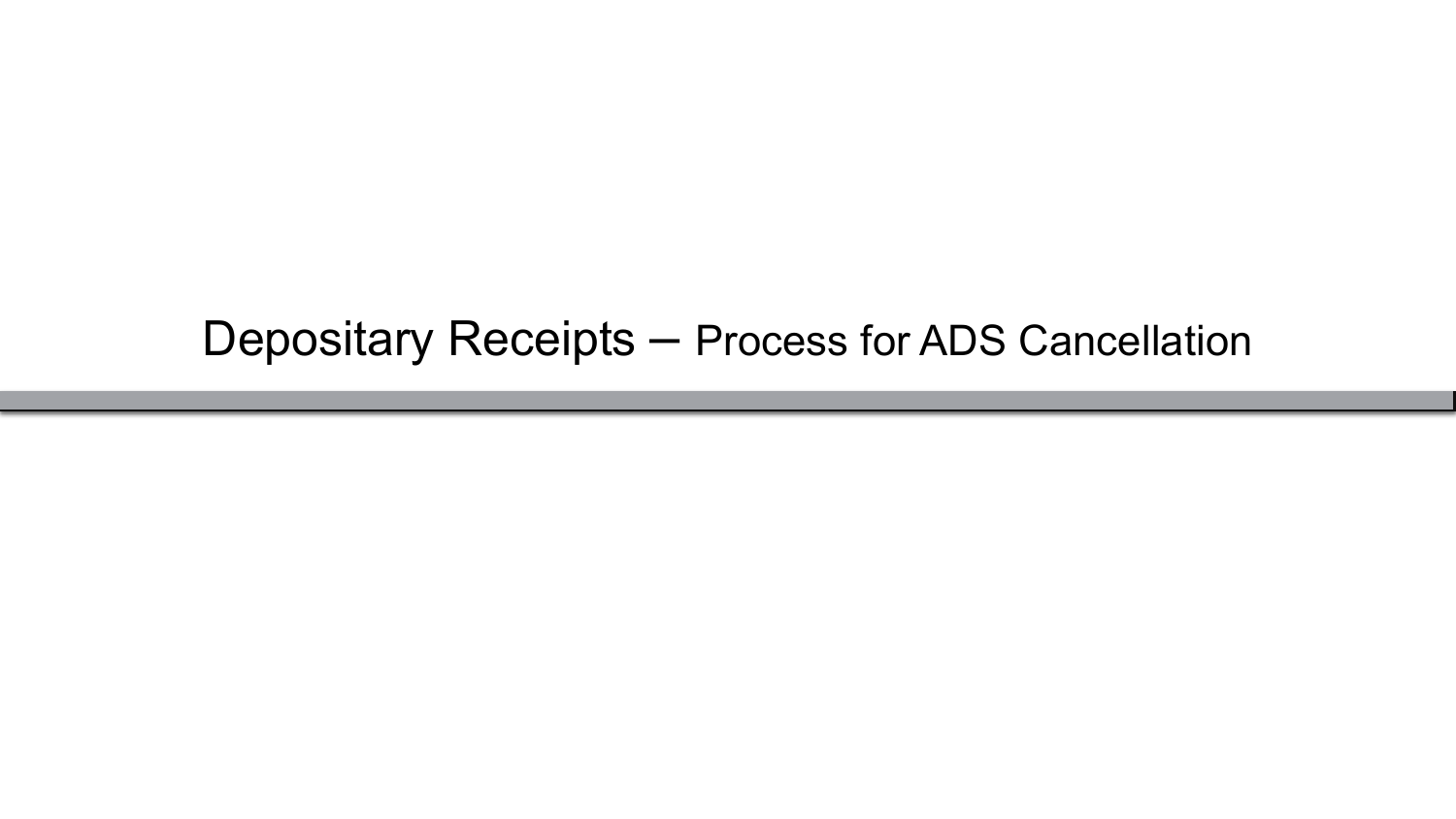# Depositary Flow - Process for ADS Cancellation

#### Process



### Salient Points

A DR-Type DMAT account differs from an ordinary DMAT account in that it enables shareholders to receive Ordinary Shares as a result of an American Depositary Share ("ADS") cancellation.

The ADS holder will need to provide their US broker with complete local delivery instructions to its DR-Type DMAT account. It is important to include the name of the institution where the local delivery will be made, the DP ID#, the BIC Code, DR-Type DMAT account number, IN#, and the IN# and NSDL# of the beneficial owner.

When the US broker delivers the ADSs, they will need to provide the local delivery instructions. These instructions should be entered in the MDO field on the DTC screen or sent electronically to the Depositary Bank. Brokers should reference the ADS quantity and the Broker's DTC number.

Depositary Bank fees associated with cancelling ADSs may include, among other possible fees:

- Standard per ADS cancellation fees; and
- Standard cable fees.

Contact your Depositary Bank for acceptable ways to remit payment in